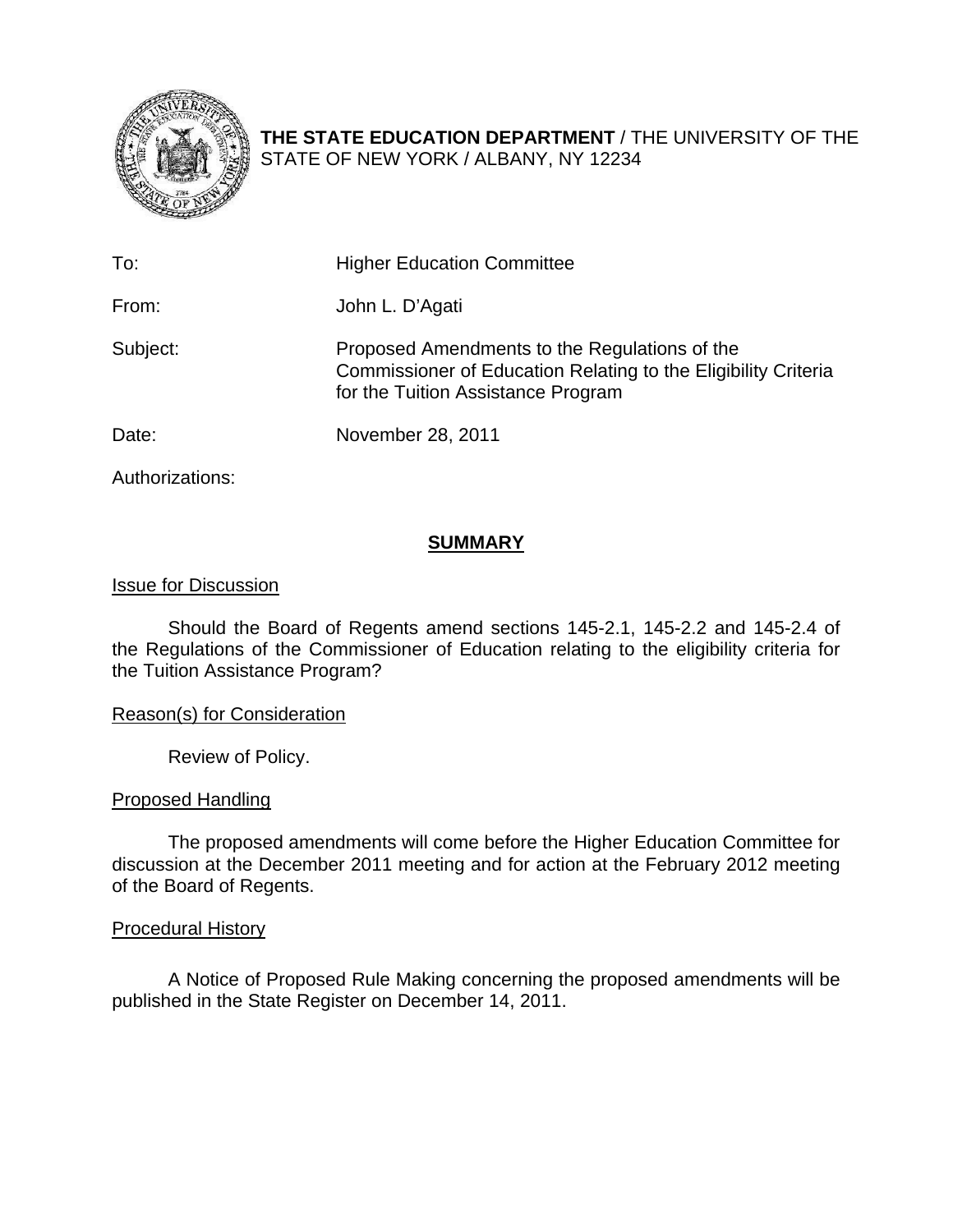#### Background Information

Section 661 of the Education Law establishes the Tuition Assistance Program (TAP) and contains key provisions governing its operation. This section requires that the Commissioner adopt regulations in specific areas of the program's operation and that the President of the Higher Education Services Corporation adopt regulations in other specified areas. For example, it charges the Commissioner to "promulgate regulations defining the following terms by which the president can determine a student's eligibility for student aid and loan programs: (a) full-time study or attendance; (b) part-time study or attendance; (c) full-time and part-time accelerated study beyond the regular program of study for the academic year; (d) permissible use of general and academic performance awards; (e) matriculation; and (f) loss of good academic standing." Another statutory provision requires the Commissioner to "promulgate regulations by which the president shall determine whether a student has entered an approved program during the academic year prior to the normal effective date of the student's award."

At its March 2011 meeting, the Higher Education Committee was notified that, in the summer of 2009, an Inter-Agency Task Force was convened to review the TAP regulations in order to provide recommendations to clarify and simplify the regulatory provisions in order to improve institutional compliance with these requirements.

The Task Force included representatives from the State University of New York, The City University of New York, the Commission on Independent Colleges and Universities, the Association of Proprietary Colleges, the Higher Education Services Corporation, the Division of the Budget, the New York State Financial Aid Administrators Association, and the Office of the State Comptroller. The Task Force's recommended amendments to the TAP regulations fall in three key areas: (1) **Full-time and part-time study; (2) Program pursuit and academic progress; and (3) Matriculated status.**

#### Problems Corrected by the Proposed Changes

 The first suggested change relates to the administration of TAP funds to ensure that students receiving awards are using them in the pursuit of an approved program of study. The proposed amendments specify that the course enrollments, in order to be eligible for coverage by TAP, must be applicable to the student's program of study. The proposed amendment specifies that the courses be either general education requirements, major requirements, or counted as electives.

 The proposed amendment also clarifies that the full-time study requirement shall mean 12 semester hours for a semester of not less than 15 weeks **or 100 calendar days.** 

 The proposed amendment also expands the definition of eligible veterans, in recognition of veterans from periods of service other than Vietnam who are eligible for aid under the Veterans Tuition Awards Program.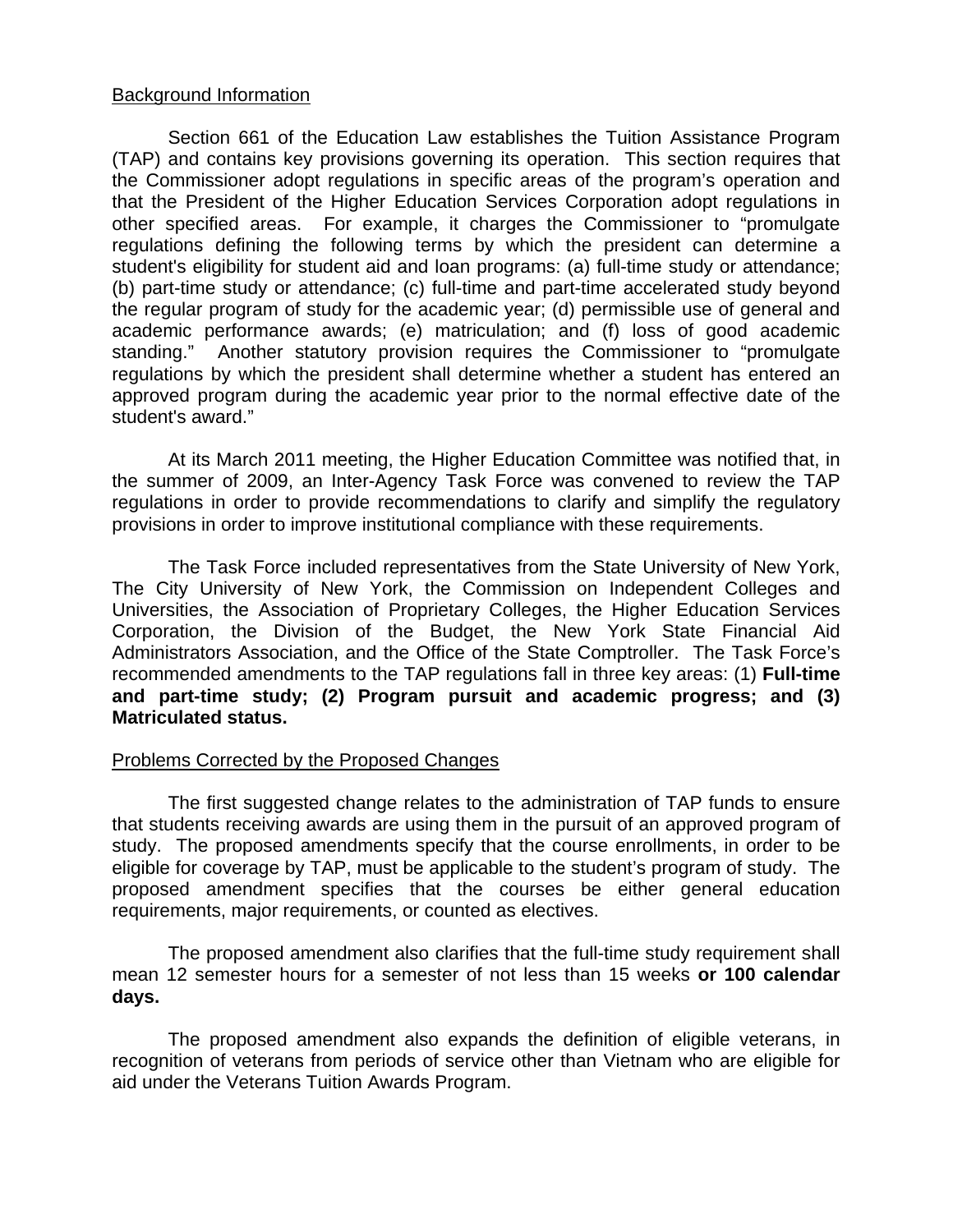In an effort to make the regulatory requirements clearer to financial aid officers, two changes were made to the provisions in section 145-2.2 of the Commissioner's Regulations. The first requires that an institution use, at a minimum, the standards of academic progress outlined in section 665 of the Education Law. The proposed amendment allows an institution to apply a stricter standard of academic progress provided that such standard includes the required levels of achievement to be measured at stated intervals as provided in section 665 of the Education Law.

The second change to this section requires that institutions make their criteria and procedures for one-time waivers of the standards for academic progress available to the public either in writing or on its Web site. The desire to have consistent institutional policies available for review was requested through discussion with the auditors of the Office of the State Comptroller.

 The proposed amendments also seek to clarify issues related to cross enrollment, the declaration of a major, and eligibility for TAP during the process of changing a major. The first change to section 145-2.4 of the Commissioner's Regulations explains that students enrolled in a degree-granting institution other than the institution in which they are matriculated must be certified as eligible for tuition assistance by the matriculating institution. It further clarifies that the course and program of study at the attending institution must be consistent with the matriculating institution's approved program of study at the time of enrollment and attendance. In order to certify eligibility for State financial aid, the matriculating institution must receive all grades and tuition costs from the school attended.

 The proposed change would also provide direction regarding the designation of a student's major and the timeline needed in declaring a major. The declaration of a major plays a significant role in financial aid eligibility because the courses the student must take to be eligible for TAP must be part of the registered academic program. Finally, it is important to provide financial aid officers and those involved in TAP administration and audit with guidelines on the eligibility for TAP when a student is changing majors, as this period often results in TAP disallowances. It is the goal of this regulatory change to clarify the eligibility for TAP during this period and outline the documentation advising, recording and implementing the change in academic major. This creates more specific guidelines while allowing for flexibility so that students are not disqualified unnecessarily.

#### **Recommendation**

It is recommended that the Higher Education Committee discuss and reach consensus on the proposed amendments, prior to taking action at the February 2012 Regents meeting.

#### Timetable for Implementation

It is anticipated that the proposed amendment will be submitted to the Board of Regents for adoption at the February 2012 Regents meeting, with an effective date of March 7, 2012.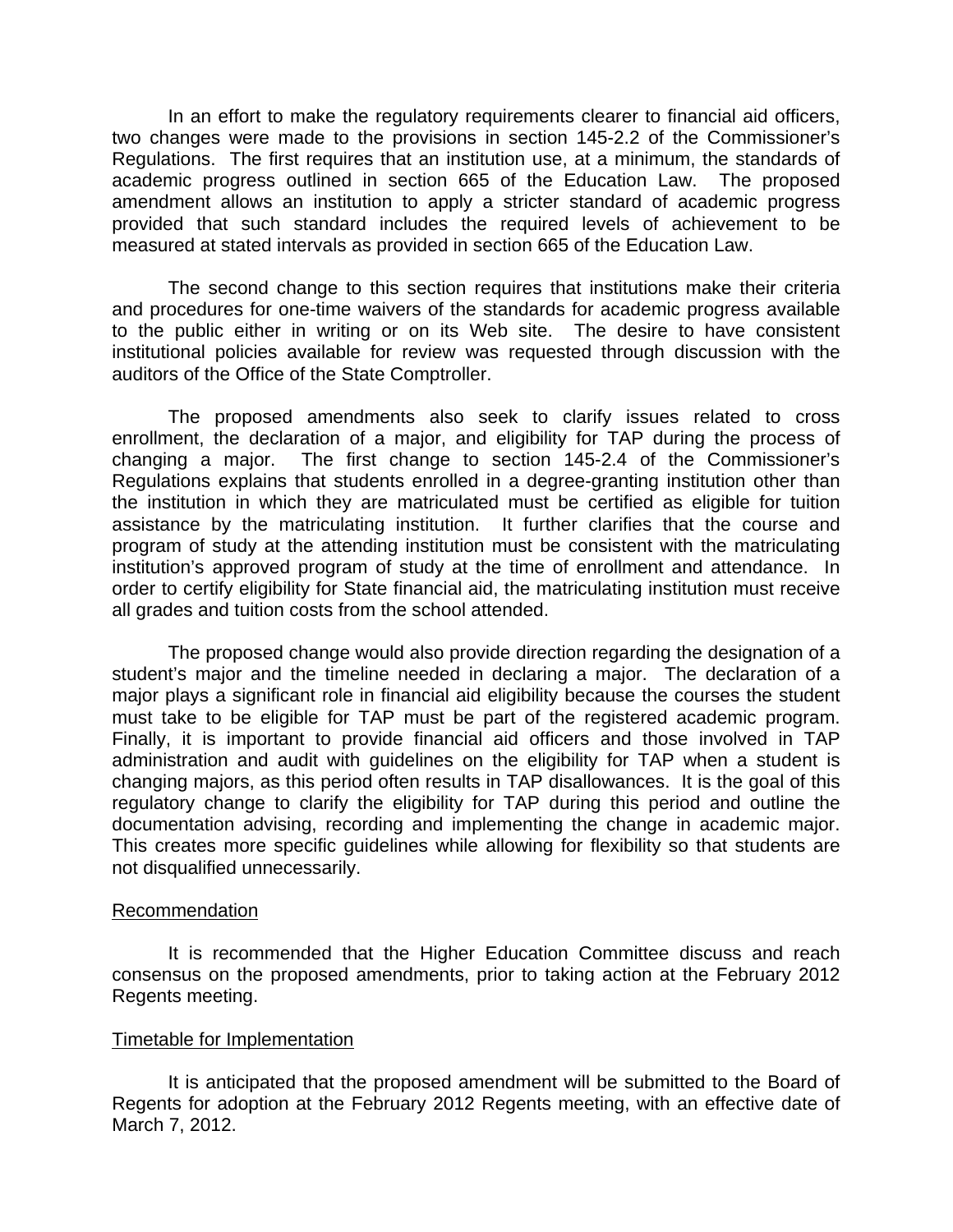#### AMENDMENT TO THE REGULATIONS OF THE COMMISSIONER OF EDUCATION

Pursuant to sections 207 and 661 of the Education Law.

1. Section 145-2.1 of the Regulations of the Commissioner of Education is amended, effective March 7, 2012, to read as follows:

§145-2.1 Full-time and part-time study and remedial workload.

 (a) For programs at degree-granting institutions which measure study in terms of credit hours or a comparable measure, the following definitions shall apply:

(1) (i) For State student financial aid programs, except the supplemental tuition assistance program (STAP), *full-time study,* where required by law, shall mean enrollment in credit-bearing courses applicable to the students' program of study, for at least 12 semester hours for a semester of not less than 15 weeks or 100 calendar days, inclusive of examination periods; or eight semester hours a quarter; or, in programs not organized on a semester or quarter basis, 24 semester hours for an academic year of not more than 12 months or the equivalent, as determined by the commissioner**.** 

 (ii) A student shall be considered full-time for a program organized on an academic-year basis only if the student has filed a plan of study with the institution for the entire academic year. Except as otherwise defined in paragraph (4) of this subdivision**;** *part-time study,* for general awards, other than tuition awards for [Vietnam] veterans and tuition awards for part-time undergraduate students, and for academic performance awards, shall mean enrollment in creditbearing courses applicable to the students' program, for at least 6, but less than 12, semester hours or the equivalent for a semester of not less than 15 weeks or 100 calendar days inclusive of examination periods; or at least four, but less than eight, semester hours a quarter.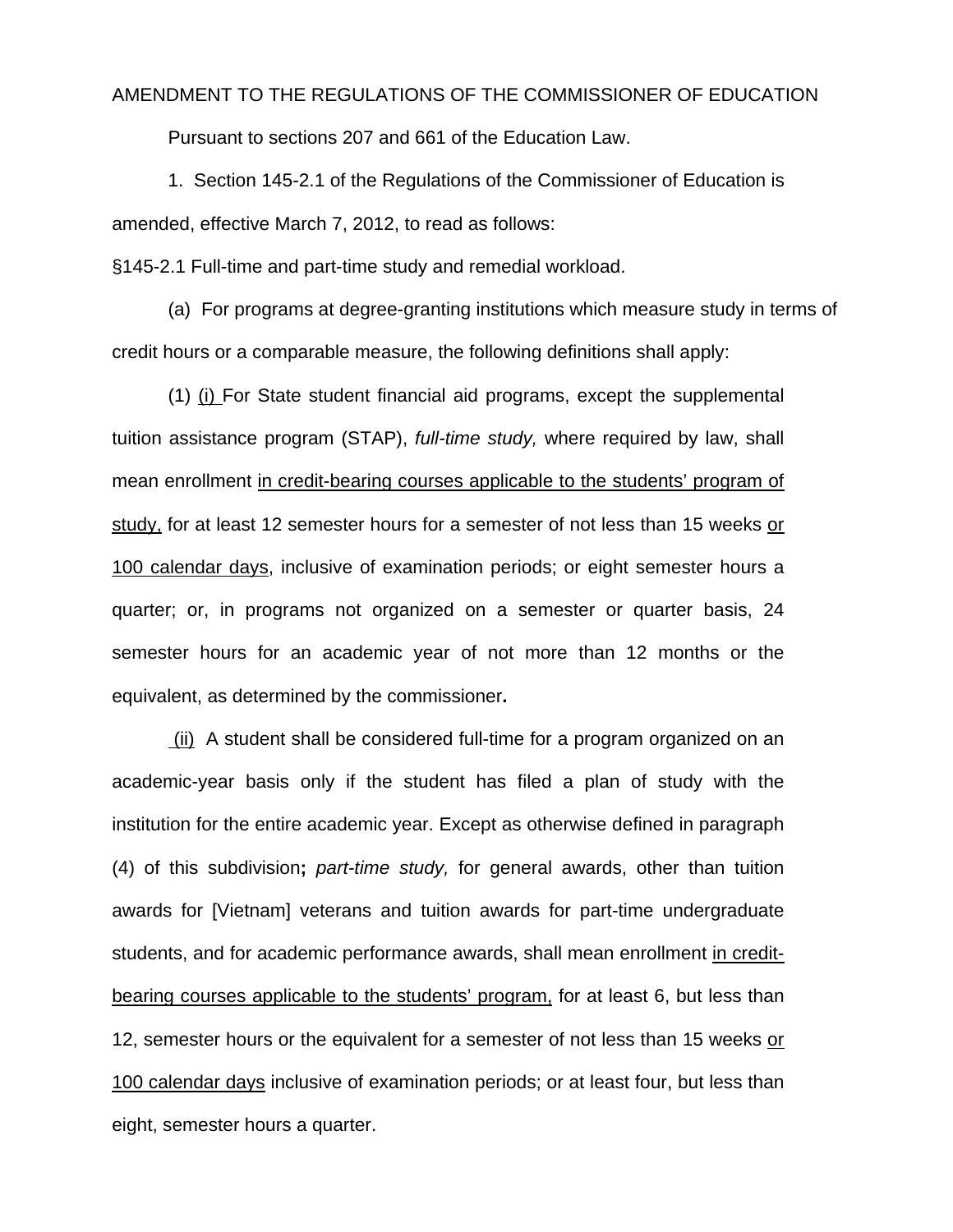(iii) The definition of the term semester hour shall be that provided in section 50.1(o) of this Title. Independent or individualized study, practice teaching, graduate assistantships, thesis or dissertation research, preparation for language or qualifying examinations, and noncredit or remedial courses, may all be considered as contributing toward full-time or part-time study on an hour-forhour equivalent basis, if the student effort required is the same as would be required for a credit-bearing course in conformity with section 50.1(o) of this Title, and if required or approved by the school, in a plan of study prefiled by the student with the school, as an integral part of the student's program. Credit for independent or individualized study shall be computed in accordance with fulltime or part-time requirements. Effective for academic terms beginning after January 1, 1978, a student carrying a full-time program that includes noncredit remedial courses shall carry at least six semester hours a semester, except that in the first semester of study such a student need carry only three semester hours. Effective for academic terms beginning on or after July 1, 1984, a student carrying a part-time program that includes noncredit remedial courses shall carry at least three semester hours a semester. A combination of such credit and remedial work shall equal the minimum student effort requirement for full- time study or part-time study, respectively, in nonremedial programs. However, courses taken solely to meet teacher certification, licensing, or other external requirements, and not recommended or required by the school as an integral part of the student's program, shall not contribute to full-time or part-time study.

(iv)Except as otherwise provided in subdivision (e) of this section, when determining full-time or part-time status, credit-bearing courses must be applicable to the student's program of study as a general education requirement,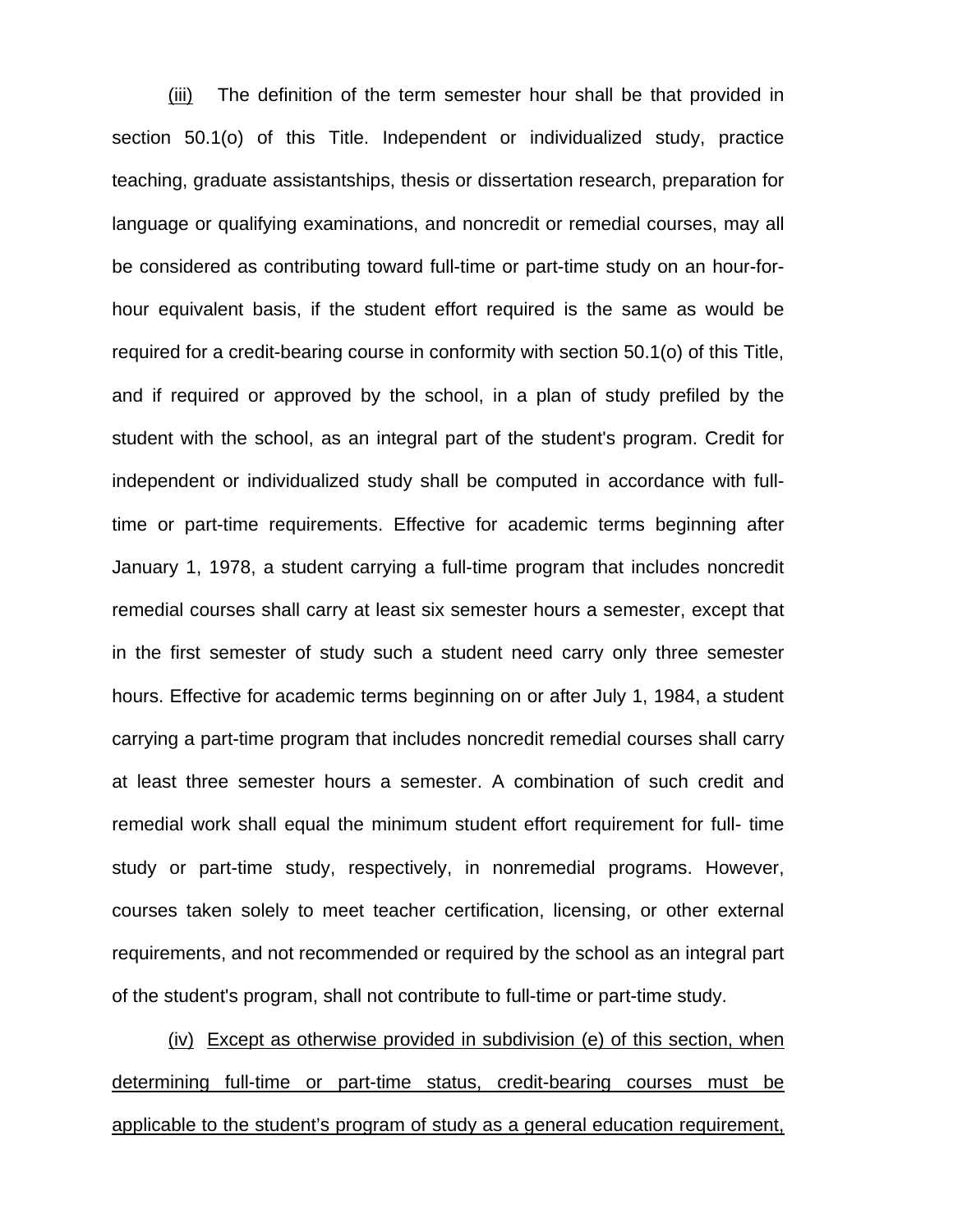major requirement, or specified or free elective. Credit-bearing courses not applicable to the student's program of study cannot be included as part of the minimum full-time or part-time study requirement.

 $(2)$  . . . .

 $(3)$  . . . .

(4) For purposes of section 661(d)(4) of the Education Law, for a student with a disability, as defined in 42 USC 12102 (2) (United States Code, 1994 edition, volume 23; Superintendent of Documents, U.S. Government Printing Office, Washington, DC 20402; 1995-available at the office of Higher [and Professional] Education, Education Building Annex, Room 979, Albany, NY 12234), part-time study or attendance shall mean enrollment in credit-bearing courses applicable to the students' program, for at least three but less than 12 semester hours per semester or the equivalent, or at least two but less than eight semester hours per quarter.

- $(b) \ldots$
- $(c)$  . . .
- $(d)$  . . . .

(e) [Where full-time or part-time study is required, it shall be required during the final semester in the same manner as for any other semester of study, even if not necessary in order to complete graduation requirements, except that full-time study shall not be required for recipients of Regents college scholarships during their last semester of eligibility if part-time study during such semester would be sufficient to complete the approved course of study.] A student will be deemed to meet the full-time or part-time study requirement in their last semester of eligibility if the student takes at least one course needed to meet their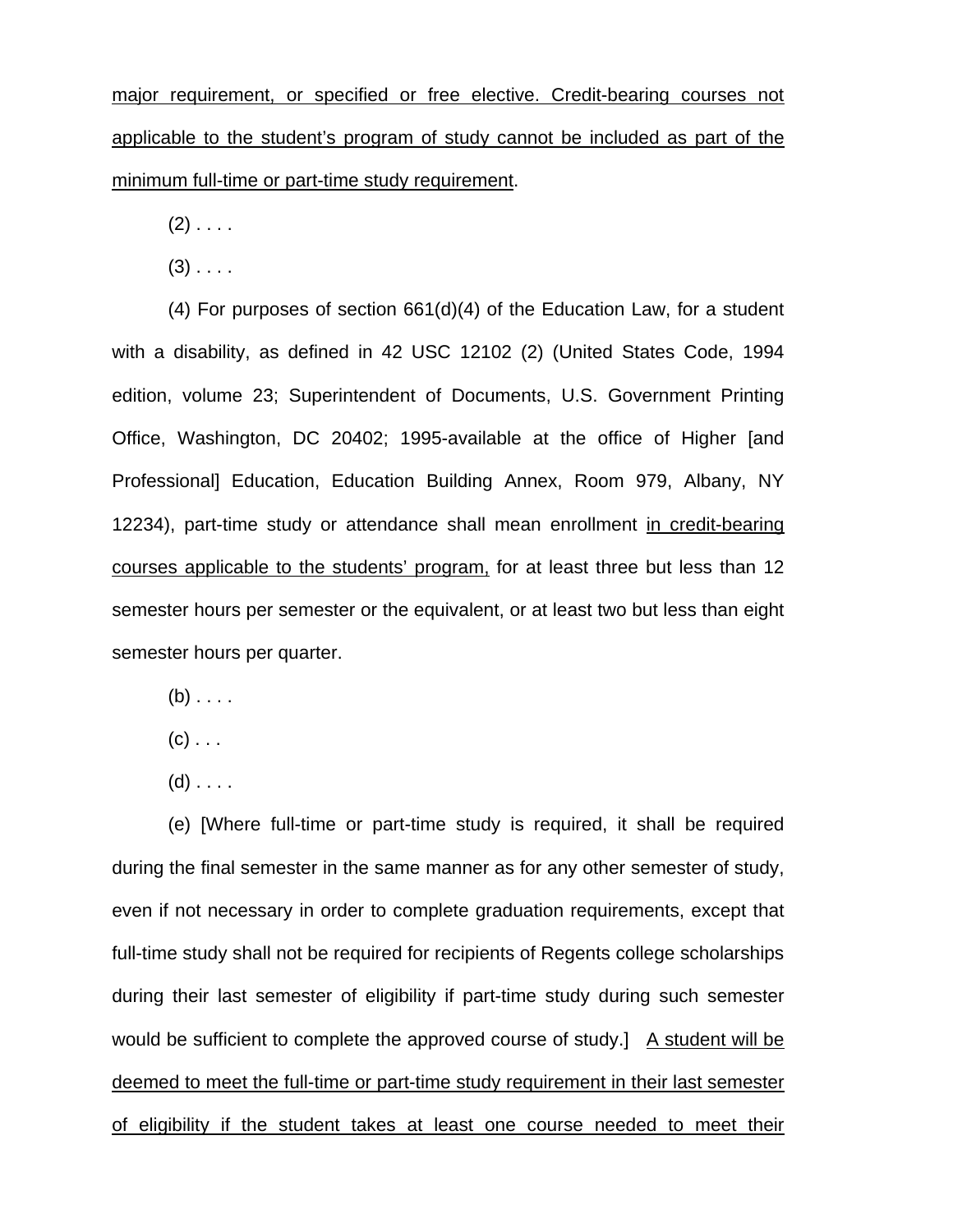# graduation requirements and the student enrolls in and completes at least 12 semester hours or its equivalent.

 $(f)$  . . .

 $(q)$ ...

2. Section 145-2.2 of the Regulations of the Commissioner of Education is amended, effective March 7, 2012, to read as follows:

§145-2.2 Academic requirements; program pursuit and academic progress.

 $(a)$ ...

(b) State awards first received during academic year 1981-1982, and thereafter.

(1) Part-time study, academic requirements. For the purposes of articles 13 and 14 of the Education Law, part-time students who receive their first State award during the 1981-1982 academic year and thereafter shall maintain good academic standing by complying with the requirements in subparagraph (i) of this paragraph.

 $(i)$  . . .

 $(ii)$  . . .

 $(iii)$  . . .

(iv) Except as provided for in subparagraph (v) of this paragraph, to determine whether a student receiving an award is making satisfactory progress toward the successful completion of his or her program's academic requirements, each institution shall use at a minimum, the academic progress standards established in section 665 of the Education Law, as applicable. However, institutions may establish and apply [a] stricter [standard] standards of satisfactory academic progress provided such standards [which includes] include the required levels of achievement to be measured at stated intervals. Criteria for achievement shall include, but need not be limited to: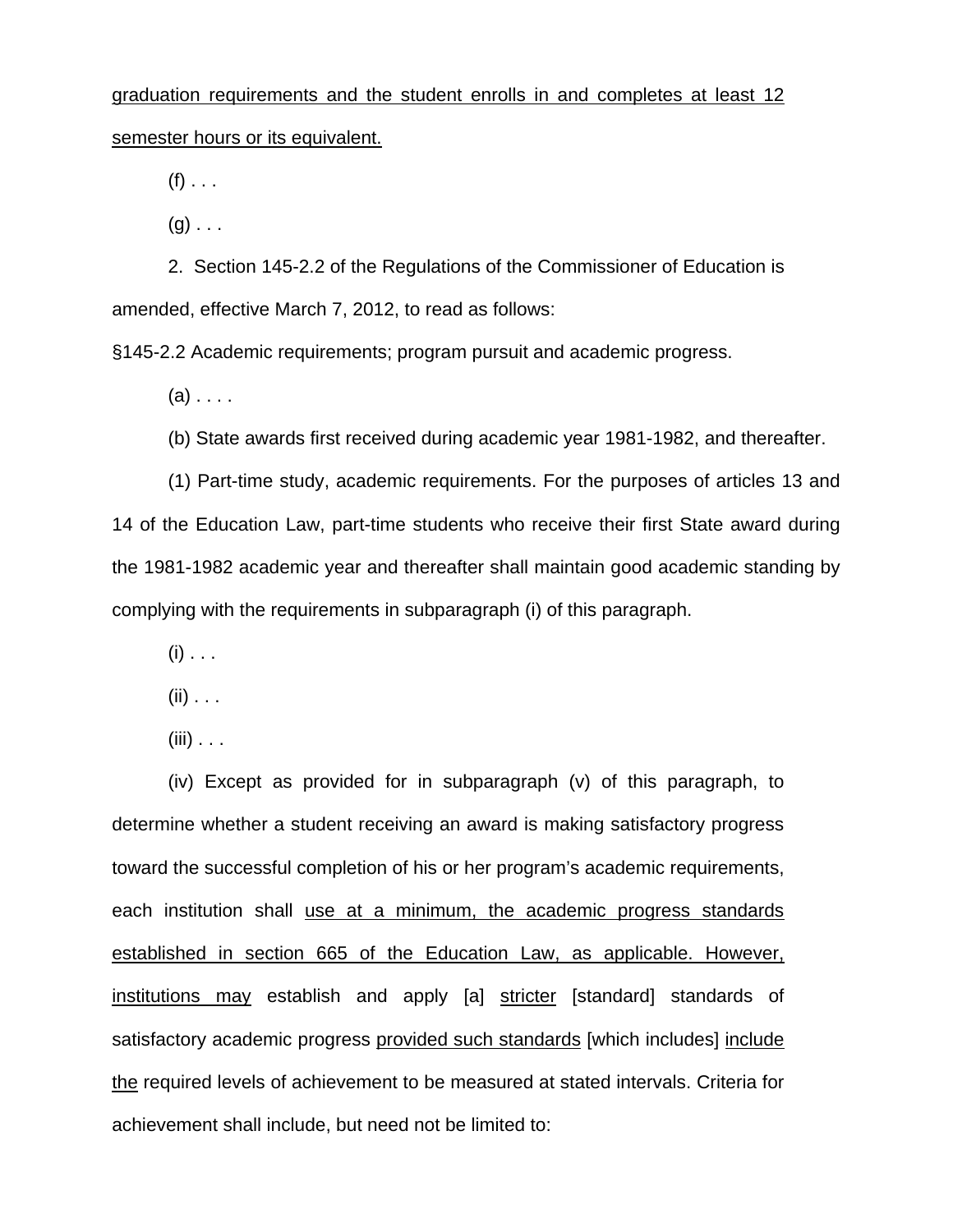$(a) \ldots$ 

 $(b)$  . . .

(v) The provisions of subparagraphs (iii) and (iv) of this paragraph may be waived once for an undergraduate student and once for a graduate student if an institution certifies, and maintains documentation, that such waiver is in the best interests of the student. Prior approval by the commissioner of the criteria and procedures used by an institution to consider and grant waivers shall not be required; however, the institution must make its criteria and procedures for waivers available to students and the public, either in writing or on its website. The commissioner may review such criteria and procedures in use, and require an institution to revise those found to be not acceptable.

 $(2)$  . . .

3. Section 145-2.4 of the Regulations of the Commissioner of Education shall be amended, effective March 7, 2012, to read as follows:

§145-2.4 Matriculated status.

- $(a)$ ...
- $(b)$ ...
- $(c)$  . . .
- $(d)$  . . .

(e) [Students enrolled under permit from other institutions where they are matriculated may be certified as matriculated by the school attended.] Students enrolled in a degree granting institution other than the institution in which they are matriculated must be certified as eligible for tuition assistance by the matriculating institution. The courses and program of study at the attending institution must be consistent with the matriculating institution's approved